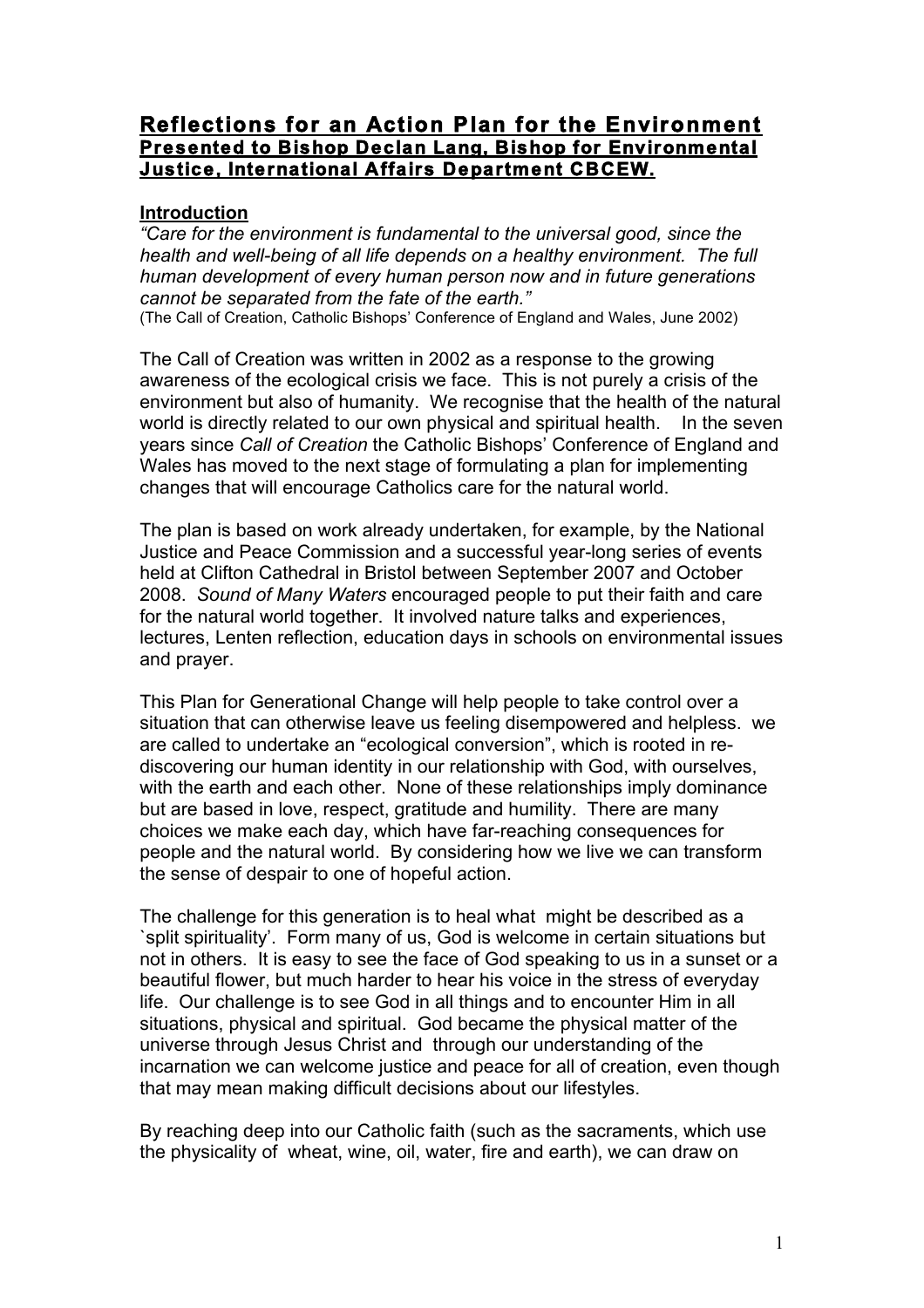many aspects of faith to sustain us through a period of transition to a sustainable way of life, and we offer this Plan as a guide to begin that journey.

This plan for generational change will be offered to all dioceses in England and Wales and forms part of a worldwide effort being undertaken by the Catholic Church towards maintaining the integrity of the natural world.

Complementing this Plan will be the Plan for Generational Change from the development and humanitarian agency of the Bishops' Conference, CAFOD. Some elements of this Plan are cited in the following pages with appropriate web links.

*His voice was like the sound of many waters; and the earth shone with His glory* Ezekiel 43:2

#### **A Catholic Understanding of the Environment.**

We are at a moment of immense grace. The "environmental crisis" offers us a chance of a different future based on renewed creativity, love and compassion for all. It is a time to extend our love to all that God has created, and by doing so we will see ourselves, the world around us and God in a new and enriched way. It is wrong to think of the environment in terms of just guilt, rather we are being invited to reflect on who we are, what our role is on earth and how to go forward in a way that deepens our Christian life.

One definition of "the environment" is "the surroundings or conditions in which a person, plant or animal operates." This is clarifies because what has become a confusing term. The "environment" is where we live and what all of life depends upon. It is all-encompassing and so cannot be considered the concern of only one particular group. It is as much about peace and justice for all people and all nations as it is about the future of the natural world. "The environment" is what we are part of and not separate from. It is about food, medicine, health, raw resources, spiritual insight, and the face of God; which is immanent in every living thing as well as transcendent and Lord of all. How we live on this earth, how we use and distribute the resources it offers and how we relate to each other and to other life forms is what makes us human and defines our character.

There are four relationships we need to have in balance if we are to be fully human and live holy, creative and flourishing lives. They are our relationship with God, with our own selves, with each other and with the natural world. Each one of those relationships has to be seen in relation to the others, and if any one of them becomes distorted then we see problems arising in ourselves and the environmnent.

There is no doubt that this is what we are observing in our world today. Concern for the health of the natural world grows daily and we are seeing increasing signs that our over-consumption of resources, excessive use of fossil fuels and our system of use and discard is leaving the poor facing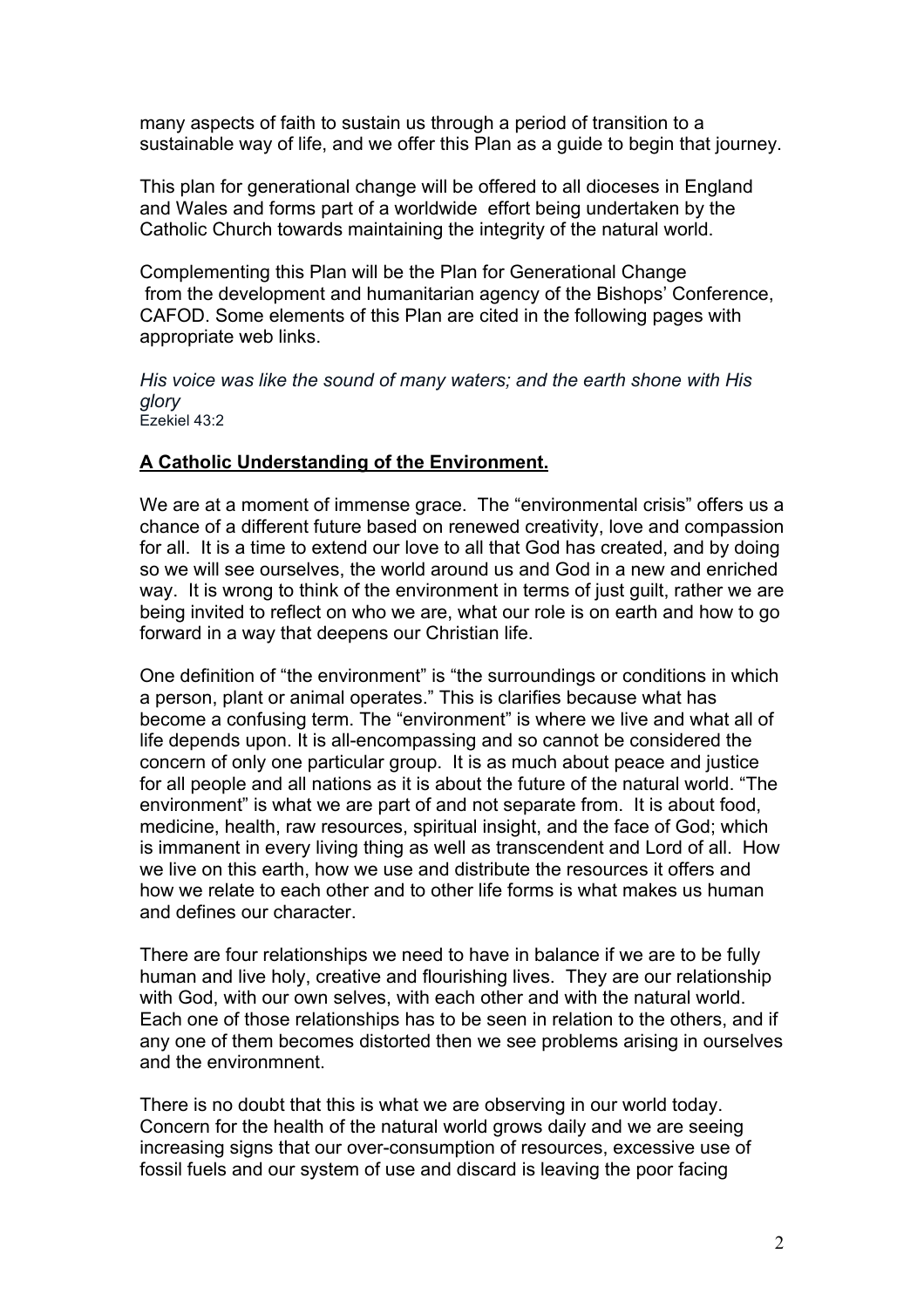further hardship, the vulnerable more easily exploited, species heading for extinction and a world that is facing ecological collapse.

Our relationship with the earth has become distorted at every level from global climate change through to regional problems such as water supply and desertification. When people notice through their own experience that their environment is changing – such as local birds or insects disappearing, or unexpected and severe weather events -they begin to see global problems as part of their own experience. Fear and anxiety grow and the problems seem to be unmanageable. We make a transition from freedom to fear; from a state of feeling in control to helplessness.

It is therefore timely and appropriate to consider both what practical steps can be taken to protect the natural world and to bear witness that another path of simple, holy, sustainable living is possible.

The Plan for generational change will cover seven major areas that Catholic communities can consider. These are:

- 1. Celebration and love of Creation
- 2. Education and Young People
- 3. Lifestyles
- 4. Wisdom and Guidance
- 5. Media and Advocacy
- 6. Partnerships and eco-twinning
- 7. Assets

### **1. Celebration of Creation**

#### Celebration in Liturgy

It is easy to forget that the Earth is not a problem but a source of wonder and joy. Surrounded by the despair and depression that accompanies any reporting on the environmental crisis, it is understandable that people feel a sense of foreboding about the future. But Catholicism brings a new voice that sings praises to God for the sheer wonder of the created world and our place in it. Catholicism celebrates our human existence on earth. It teaches that we are meant to be here; we are an integral part of God's plan; we are meant to enjoy creation in all its facets and that creation allows us to learn more about God. The profound hope embodied in Christianity gives us confidence to believe that we can work towards a more just and loving future.

Building more celebration of creation into liturgy and Parish life is a fundamental start to exploring a spiritual approach to nature. The new season of Creation Time (http://www.ecen.org/cms/index.php?page=creationtime) is a particularly good time to begin; it encompasses Harvest Festival and St Francis Day. Music, singing, prayer and joyful praise are at the heart of caring for the earth. We suggest that more opportunity is found throughout the year to celebrate the gift of creation and that it becomes an integral part of our liturgy.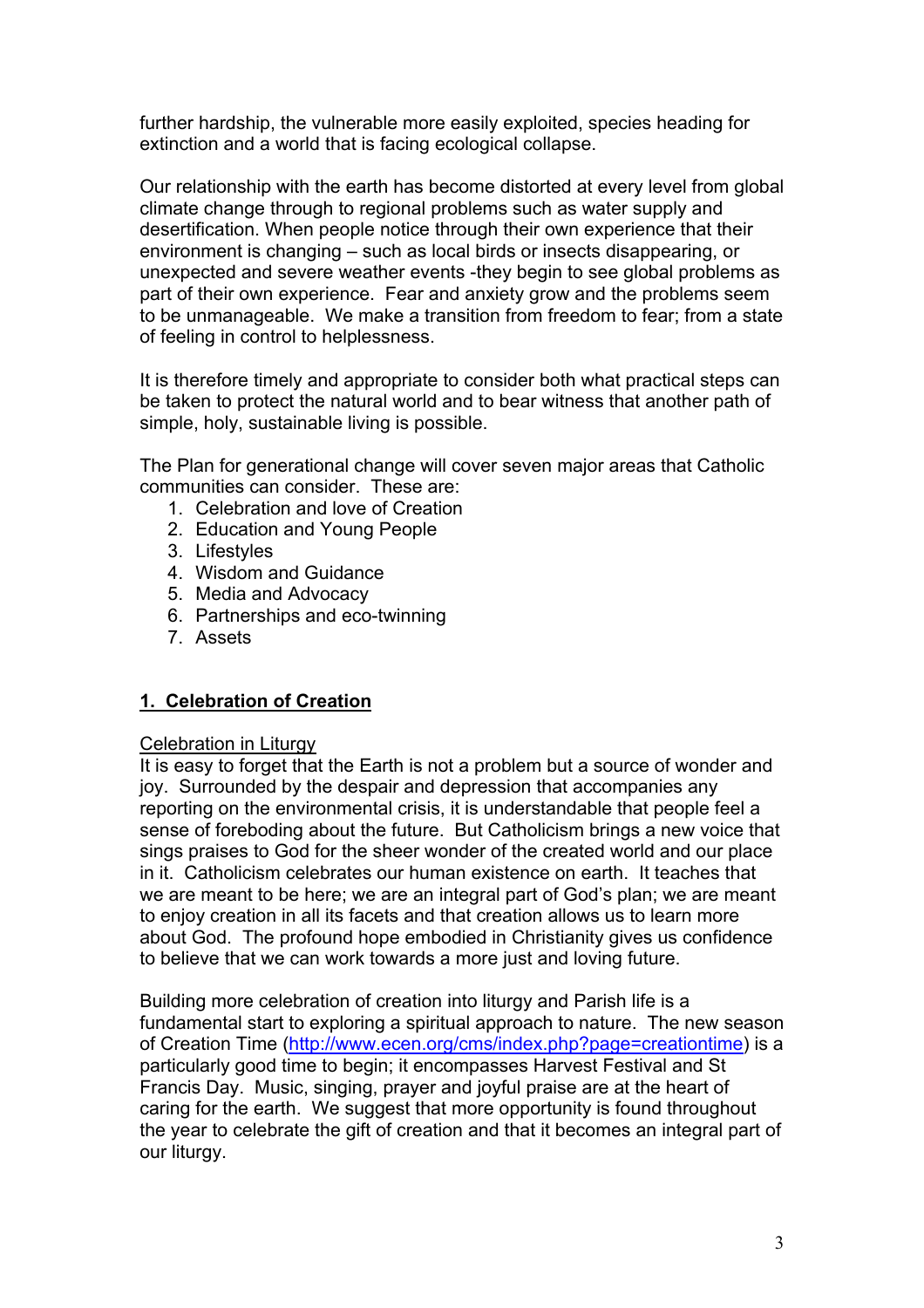Finding Joy in the Natural World

*"I lift up my eyes to the mountains; where is my help to come from? My help comes from God who made heaven and earth."* Psalm 121

Direct experience of the natural world is part of embodying celebration into our lives and we encourage parishes to experience their local environment as part of creating change. No church or community exists in isolation, it is embedded in the natural environment that surrounds it and nuanced by the history of an area.

As part of a long term plan we encourage all to celebrate local beauty, diversity, challenges and connections. This can be done throughout the year so that seasonal changes are celebrated. These experiences could take the form of a nature walk through a local beauty spot with a guide, experiencing the dawn or evening chorus, arranging a visit to see the spectacles of nature in the local area and many other ideas.

This is particularly important as we enter 2010, the UN International Year of Biodiversity. We can contribute to protecting other life on earth through celebrating and protecting our local places and by supporting organisations that are striving to protect them.

Many of our church grounds could be enhanced by planting wildlife friendly plants, shrubs and trees; each place of worship could becomes a haven for all of life and inspire the local community to follow our example.

CAFOD's liturgical and worship materials can be seen in the following link: http://www.cafod.org.uk/worship/environment

*"One could say that by being in contact with nature we absorb into our own human existence the very mystery of creation which reveals itself to us through untold wealth and variety of visible beings, and which at the same time is always beckoning us towards what is hidden and invisible."*  Pope John Paul 11 Apostolic Letter 1985

# **2. Education and Young People**

*"Many young people today lack hope. They are perplexed by the questions that present themselves ever more urgently in a confusing world, and they are often uncertain which way to turn for answers. They see poverty and injustice and they long to find solutions. They are challenged by the arguments of those who deny the existence of God and they wonder how to respond. They see great damage done to the natural environment through human greed and they struggle to find ways to live in greater harmony with nature and with one another."* 

Pope Benedict's message to young people on WYD 2008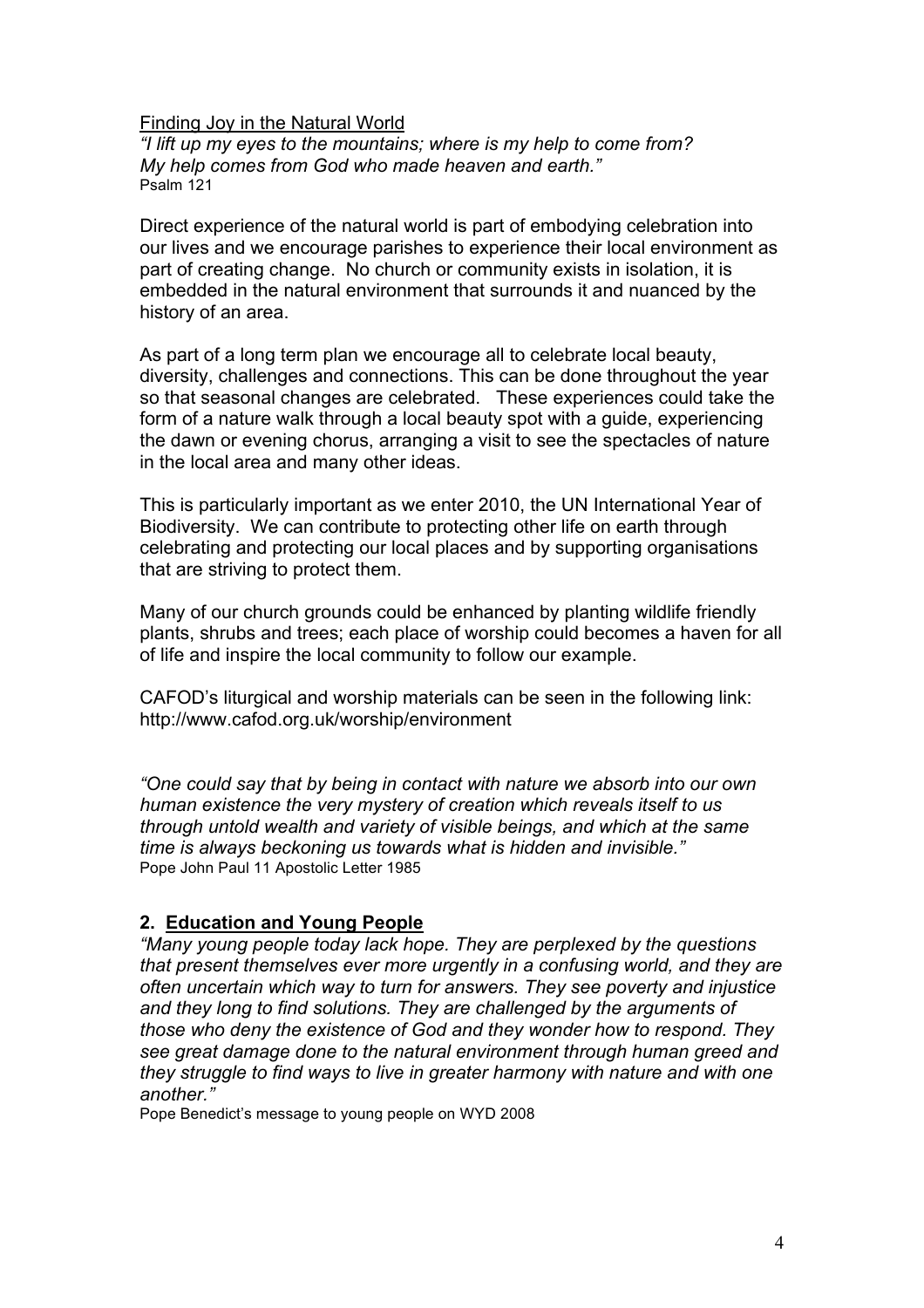#### Catholic Schools and Universities

Our Catholic places of education at primary, secondary and tertiary level are greatly valued. Through the school curriculum, university courses and public outreach undertaken by these institutions they are able to imbue the next generation with deeply seated values that transcend those of purely secular interest. An essential part of this Plan for Generational Change will be to further ground our young people in spiritual ecological awareness, as well as instilling in them a sense of hope for the future.

This can be done through extending an understanding of ecological issues in religious education as well as science and geography. CAFOD has already a well established educational programme which could be further promoted and extended. Care for the earth needs to become part of work and play and each individual must be encouraged to see themselves as part of a web of life.

Encouraging local schools to actively take up green ideas and build praise for the earth into their assemblies may start a lifetime of sustainable living. All schools and universities should be encouraged to do an environmental audit and to make their grounds as friendly to wildlife as possible, encouraging all young people to grow plants and care for creatures. We must encourage children to understand the value of organic gardening and food production, the necessity of providing the right habitats for all creatures in urban spaces as well as in the countryside and to show respect for all of life. Our Catholic places of education must become places of inspiration for the future.

We encourage places of education to consider events like a time-table crash which allows a full concentration on nature and our role in protecting it. We urge all to teach recycling, re-using and reducing waste. At the heart of our education ethos is the desire to help children and young people to be fit for a life of love and service; involvement in and appreciation of nature is a deeply spiritual way to embed these values.

The centre of this initiative is the sharing of ideas and experiences between school communities. Only those who teach and run schools know what works and what does not and the sharing of this knowledge creates a strong community dedicated to caring for the environment. We therefore welcome initiatives like the *Catholic Eco-Schools Newsletter* (www.arcworld.org) and encourage others to share their experiences.

CAFOD schools packs on environmental awareness and climate change are excellent resources for classrooms. See the following links for primary and secondary materials.

http://www.cafod.org.uk/primary/climate-environment

http://www.cafod.org.uk/secondary/climate-environment

*"Let us hope that, especially among young people, emerging interest in the environment will deepen their understanding of the proper order and*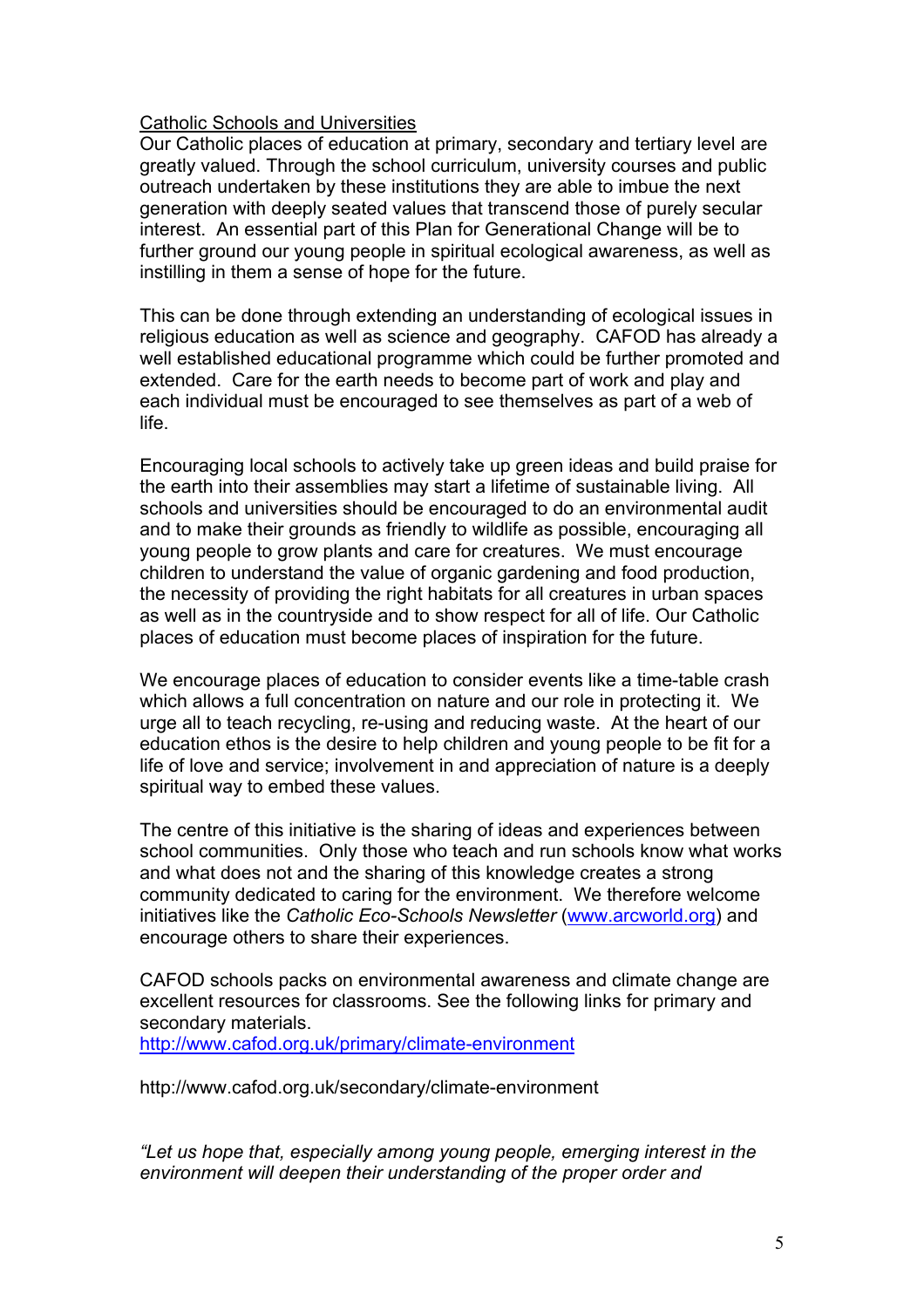*magnificence of God's creation of which man and woman stand at the centre and summit."*  Pope Benedict, Sept 2007

*" Education that focuses solely on the elements of science and technology cannot offer a framework of moral values to guide the daily decisions of living. We need an education that helps liberate people from enslavement to a way of life that values consumption, convenience, wealth, status and economic growth above all else, an education that begins to give them freedom to make different choices…True education involves a genuine conversion in the way we think and behave."* 

The Call of Creation

# **3. Lifestyles**

The life of Christ was marked by simple holiness and as followers of Christ we too need to shed the excess and revert to a lifestyle that treads lightly on the earth and is in solidarity with the poor. There is also a strong tradition in the Catholic Church of monastic simplicity and now is the time to re-visit this tradition in all our daily lives. Simplicity, community, obedience and prayerfulness will solve many problems we face.

The CAFOD Live Simply campaign, which is supported by nearly 80 Catholic organizations, could form the basis for an extensive outreach that raises awareness amongst Catholics for the need to change lifestyles. See Link: http://www.cafod.org.uk/worship/livesimply

We encourage people of faith to consider many aspects of daily life and examine them in the light of Christ's life and teaching. Areas for consideration are:

Food – A good guide is the Soil Association recommended guidelines for ethical food which is to eat 70% fresh and non-processed, 50% locally sources and 30% organic. All tea and coffee served after masses or at social functions should be fair trade and supplied in washable and re-usable cups and plates. Our food should be seen as an obvious example of our commitment to fair trading and environmental sustainability.

Travel – We encourage all Catholic buildings to supply bike-racks and to have a practical and sustainable transport policy. Public transport to and from churches could be well-publicised and people encouraged to share lifts. Energy Use – Switching to low energy appliances like light bulbs are well known and simple ways to reduce energy consumption, but more can be done by considering ethical energy suppliers and making sure everywhere is insulated.

Plastics – As much as possible the use of plastics should be phased out, especially bottles of water and unnecessary packaging. Plastics cause many problems in the natural world because of their persistence in landfill or floating at sea.

Luxury Items – All Catholics need to consider carefully what luxuries are important. Of course celebration and feasting is part of our love of life, but a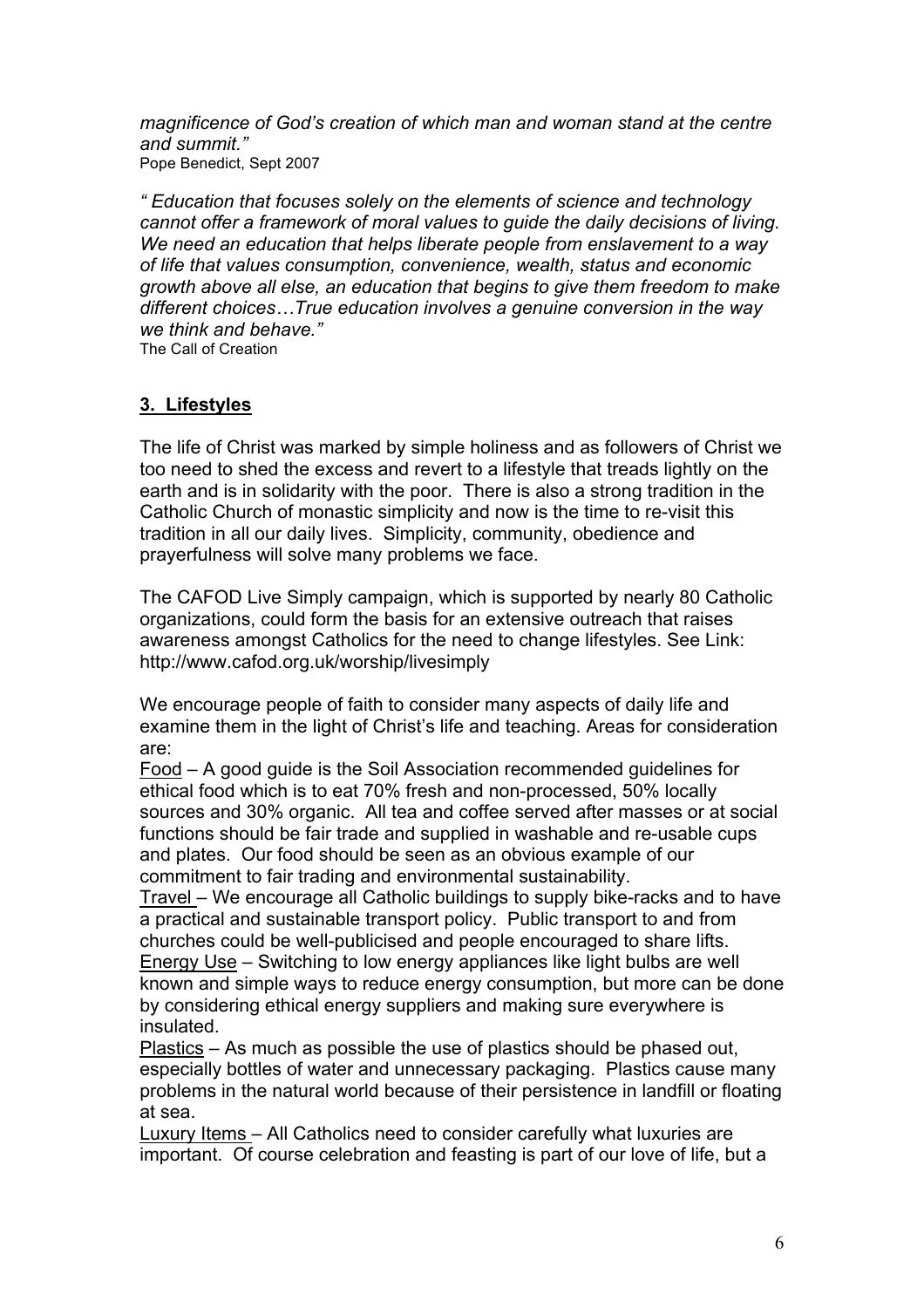careful balance between need and greed needs to be considered carefully and in the light of faith and values.

Clothing – Many of today's cheap clothes are produced with no concern for the environment or for the people who make them. It is important for us to become aware of ethical buying and making others aware of the true cost of cheap clothing.

A simple lifestyle is not one of poverty but of restraint and finding joy outside of consumerism – it is an attitude of mind, not an impoverished way of living. All of these aspects of living can be areas of consideration and prayer.

As well as our individual lifestyles we must consider the wider aspects which can impact on us such as how is the energy we are using being generated? Are we playing our part in supporting renewable energy?

#### Lenten Observance and the Environment

Lent is a traditional time in the Christian calendar specifically set aside for personal reflection and sacrifice in order to gain spiritual insight. The gaining of greater wisdom is reflected in the symbolism of the lengthening of the days at that time of year. Lenten observance that takes into account our affect on the earth is to be widely encouraged. This is a time also to make pledges that we can act out in a concrete way; no matter how small, every act makes a difference. We encourage Catholics to support the Cafod LiveSimply campaign and Lent Family Fast Day.

## **Sacrament of Reconciliation**

The Sacrament of Reconciliation is a great gift to help us deal with the sins that we know we commit that harm other life and degrade the earth; and this specifically Catholic understanding of the burdensomeness of sin and how we can be liberated from it enables us to move on with a sense of peace and purpose.

*"Lately I have come to realise that my notion of sin has been too limited. I thought of sin as a deliberate offence against God, a partial or total rejection of Him. But now I see that it is a mistake to restrict sin to specific acts…Rather is sin to be seen as an orientation, a more or less continual series of choices against whom what ones knows in one's heart to be right."* Sister Ruth Burrows – Before the Living God

## **4. Wisdom and Guidance**

*"And I believe in the Holy Spirit, the Lord and Giver of Life; who proceeds from the Father and the Son; who with the Father and the Son together is worshipped and glorified; who spoke through the prophets"*  Nicene Creed

*" For no prophecy ever came from human initiative. When people spoke for God it was the Holy Spirit that moved them."*  2 Peter 1:21

#### Prophets and Saints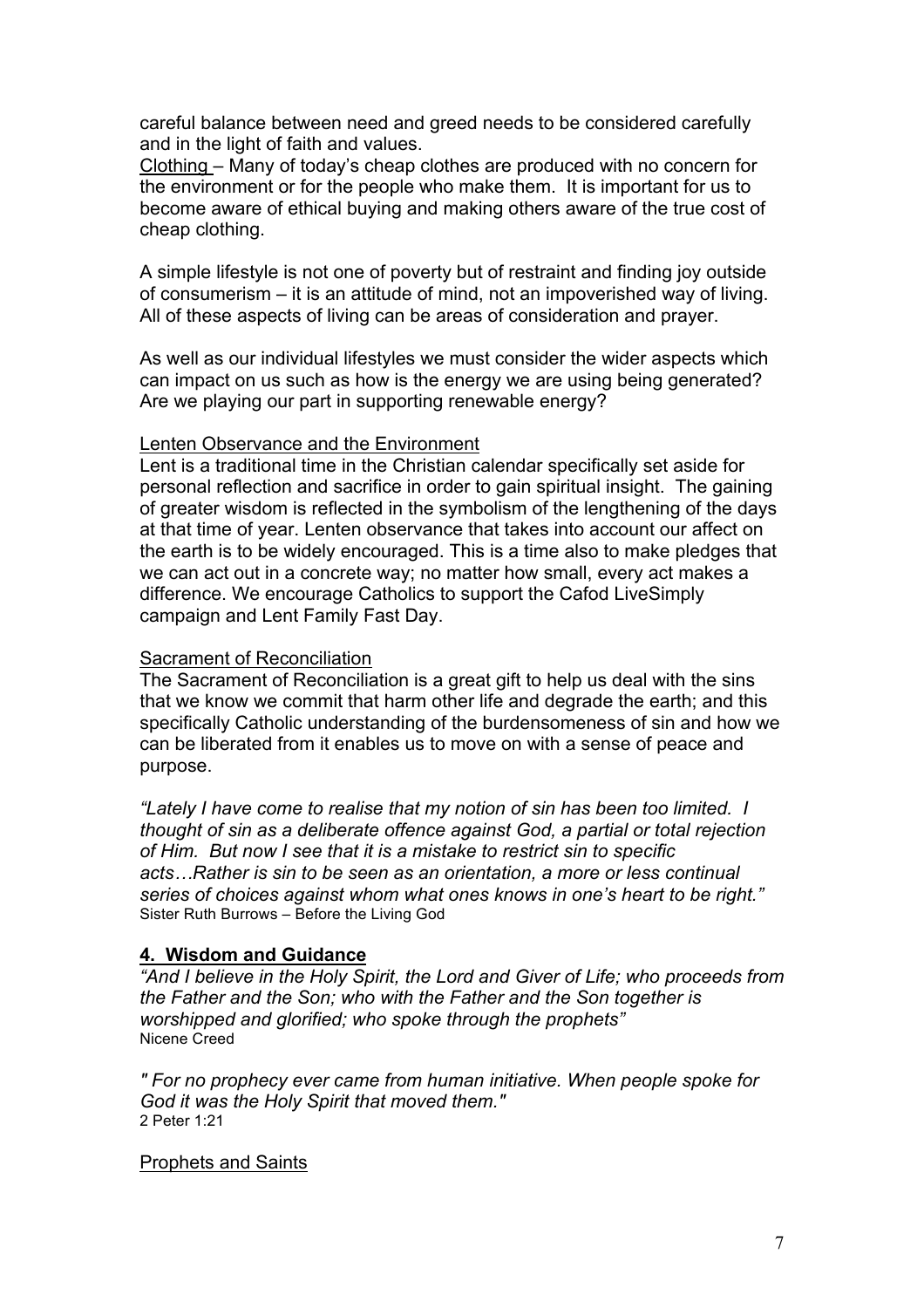The Catholic Church has 2000 years of wisdom on the environment woven through its teaching, liturgy and the examples given by the lives of saints. Sometimes we can forget our own rich inheritance and so be deprived of riches that can engage our imagination and enable us to draw out the wisdom of ages in a modern context. Very often local saints, holy wells, churches, places of pilgrimage, local stories can help embed a community in its own environmental home. Concern for the earth is also about learning from the past and gaining much needed experience and wisdom from those who have faced challenges before and seen, through the eyes of faith, a way to make the world a better place. This Plan will encourage all Catholics to revisit the rich heritage of the past and see ancient wisdom as relevant to today's world.

#### **Sacraments**

The Catholic use of the sacraments enables us to engage in a concrete way with the elements of the earth, water, fire, oil and ashes. The sacraments allow God to enrich our lives and bring grace to a broken world. They act at the personal level but also at the cosmic. The sacraments of Baptism, Reconciliation, the Eucharist, Confirmation, Marriage, Holy Orders and Anointing the Sick all have the potential to instil in us a desire for wholeness with God which includes wholeness with creation. Much more can be done to release the potential of the sacraments to help us engage in a spiritual way with the environment

#### **Seminaries**

This is a rich area of potential change and training our next generation of clergy to inspire others to see God in the natural world will ensure Catholic environmental concern is embedded within our communities.

### **Pilgrimages**

Pilgrimages to sacred sites form an important part of Catholic tradition. We would encourage all pilgrims to make their journeys as environmentally sensitive as possible through their choice of transport and food. New pilgrimage routes could be determined that bring to light our traditional concern for the earth.

### **5. Media and Advocacy**

#### New Media Publications

New media is now vital for communicating to large audiences. Podcasts, vodcasts, short videos for YouTube, audio programmes and social networking sites, wikis etc can all be used.

### Catholic Publications

Catholic outreach through various media such as websites, newsletters, Catholic press, podcasts, books and pamphlets is wide ranging and effective. Environmental publications are already available (Pain the Church Green etc) However there is a need to expand the number and outreach and this is fundamental to this Plan. We would encourage the Catholic press to support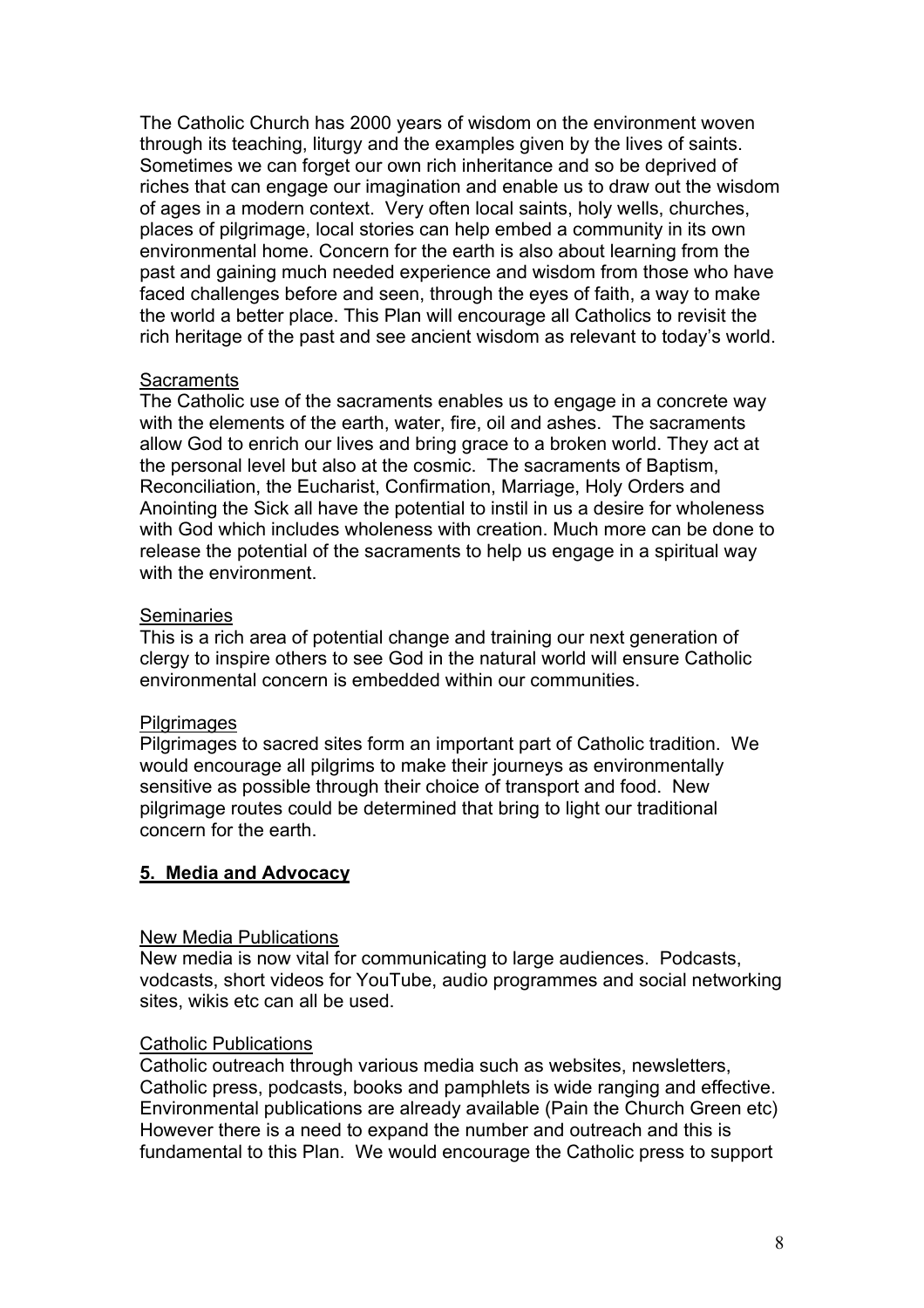environmental initiatives and to publicise good practice and events. We encourage printing on sustainably sourced paper and ink.

# CAFOD

CAFOD is a Catholic Church's agency that reaches out to the poor and marginalised. The environmental crisis and climate change are already having a big impact on the lives of the poorest people. Recent work by CAFOD has firmly placed climate change as part of its outreach especially in seeking a post-Kyoto treaty through the United Nations Convention on Climate Change. CAFOD is concerned that poor countries will be left out of the new push for green growth and is working hard to ensure that such growth is balanced, regulated and benefits the environment and poor communities. CAFOD could be a powerful tool to spread environmental concern and CAFOD will continue to work with the Catholic Community in England and Wales on these issues by building on the groundwork of the Live Simply Programme. Discussions are now underway to help the Bishops' Conference, CAFOD and other Catholic networks and organisations to work together to create change throughout the world.

http://www.cafod.org.uk/policy-campaigns/climate-kit

http://www.cafod.org.uk/take-action/climate/road-to-copenhagen

## Communications Departments

Many dioceses have their own communication departments and these can be used to help spread good news and best practice on the environment.

# **6. Partnerships and Eco-Twinning**

# Partnerships

The Catholic Church is committed to extending its partnerships with many organisations to help form approach to the environment. We are very keen to form long term associations with the world of science and conservation to inform our theology and teaching. Working with a scientific understanding of the problems is essential and quintessentially Catholic. We plan to actively engage in more fruitful partnerships. CAFOD has already begun this process with a new and exciting alliance with University College, London. The scientific work being done on short term climate change will help inform CAFOD's policy on climate change mitigation and adaptation. Both CAFOD and Progressio are members of Up in Smoke Coalition which has produced influential reports on climate change.

# Eco-Twinning

"Twinning" is the practice of towns, parishes, schools or dioceses developing long-lasting relationships of mutual benefit between communities in two distinct places. "Eco- twinning" takes that idea further - linking churches in the global north with those in the global south experiencing the detrimental effects of climate change first-hand. The Catholic Church is ideally suited to linking Catholic communities around the world so that environmental information,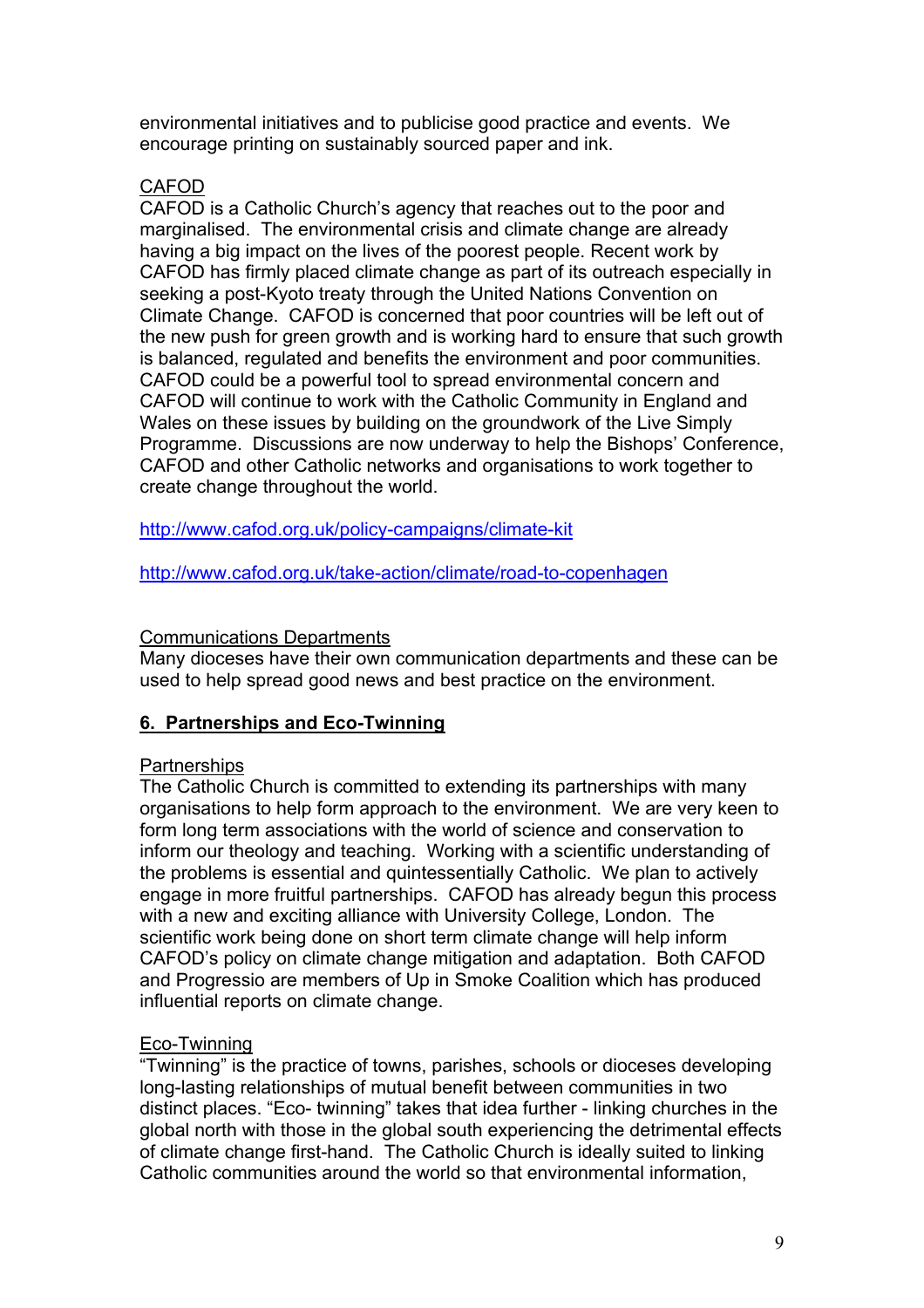ideas and support can be exchanged. Supporting eco-twinning in this context is an important part of the Plan for Generational Change.

## Interfaith Dialogue

Many communities are multi-cultural and have within them deep traditions that can enrich our own Christian perspective. Inviting other faiths to explain how they see our role in the world and define what they see as our relationship to the natural world can create an atmosphere of mutual respect and understanding. The environment is of concern to all, no matter whether we have faith or not. Concern for the earth is a great leveller and can be a way for us to work more closely together, highlighting our similarities and not concentrating on our differences. Interfaith dialogue will form an important part of this Plan.

 *"The goal of ecumenical and inter-religious dialogue, which naturally differ in their respective nature and finality, is to seek and deepen a knowledge of the Truth. It is therefore a noble and obligatory task for every believer, since Christ himself is the Truth. The building of bridges between the great ecclesial Christian traditions, and dialogue with other religious traditions, demand a real striving for mutual understanding, because ignorance destroys more than it builds."* 

Pope Benedict, Lourdes Sept 2008

# The National Justice and Peace Network

The National Justice and Peace Network of England and Wales, a liaison body of the CBCEW, has taken on a serious commitment to address environmental issues, particularly since 2005 when its annual conference focused on environmental justice. It now has an Environment Working Group and has incorporated environmental education and campaigning into its development plans. Its 2010 conference will focus on food security. Diocesan groups have been involved in such initiatives as the 'Ark' campaign on climate change, Progressio's work on food and water security, CAFOD's mining campaign and the Jesuit Refugee Service work on environmental refugees. The work of the NJPC is essential to the success of this initiative and we will encourage Catholics to support them.

# **7. Assets**

The buildings and land holdings associated with the Catholic Church of England and Wales could helpfully be the subject of environmental audits and sensitive rebuilding/renovation that takes concern for the natural world into account; for example, by implementing standards that require us to care about energy use, water, recycled materials, sustainable wood and other raw materials, and Catholic places of worship or administration should be beacons of good practice that inspire the local communities.

We encourage all people of faith to form a rigorous and ethical purchasing policy. Ethical investments need to be considered when forming a financial policy.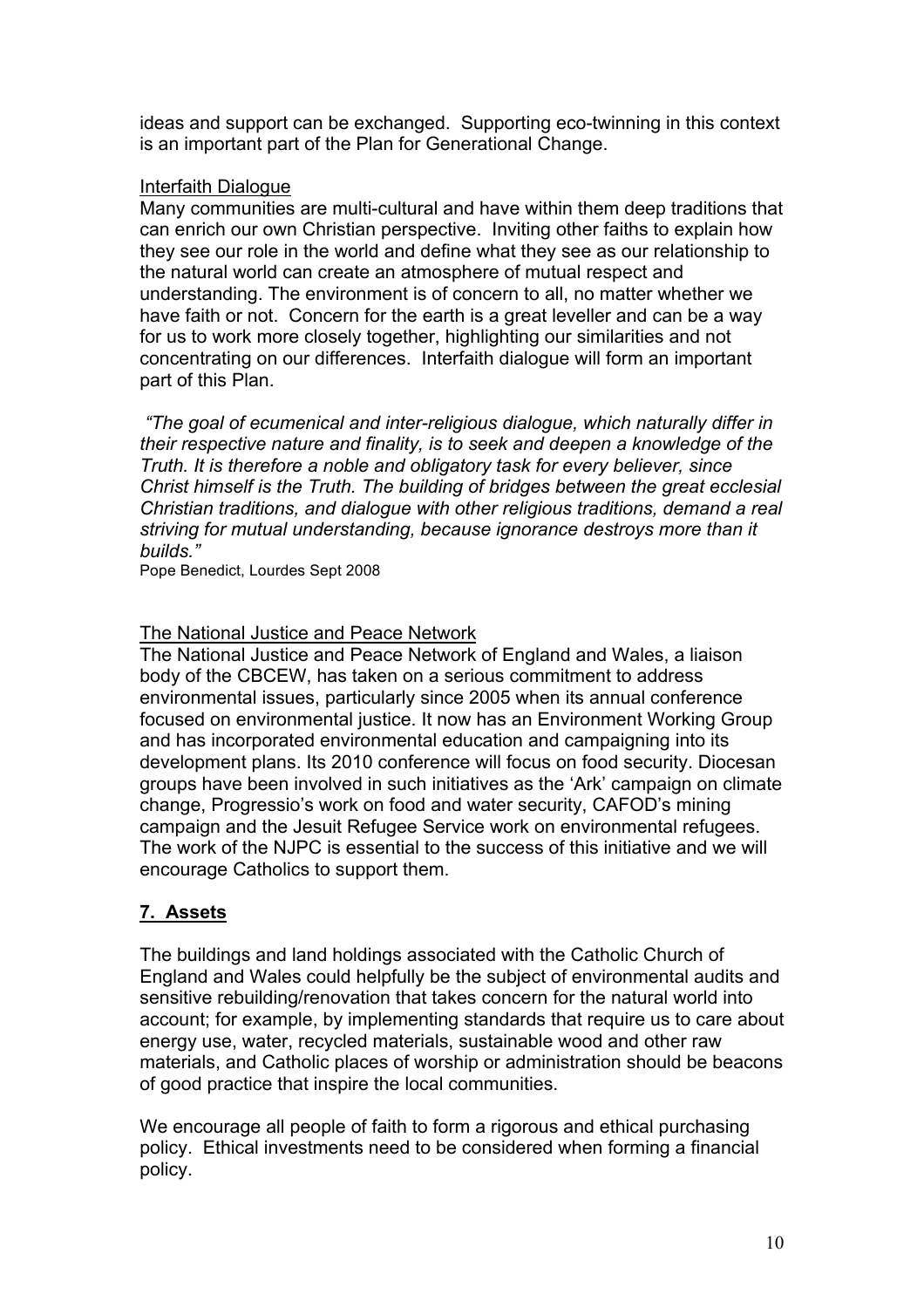The earth is held in the love of God, it reflects God's presence into our lives everyday. Cherishing and caring for this most wondrous of planets, and celebrating this great gift is at the heart of Catholic Christianity. And never has the time been more right to bring that belief once more into the centre of our lives. Now is the time to act for our future, the future of all our children and the future of creation itself.

# **Summary of Recommended Commitments.**

### **We encourage all Catholics to:**

### **Celebration**

- Celebrate the beauty of creation through liturgy and music and recognise a Creation Time in the year.
- Make church grounds a manifestation of care for the earth so that they form part of, and celebrate, our understanding of our role in nature.

## **Education and Young People**

- Develop a sense of awe and wonder for creation in our young people through all subjects and ground them in a spiritual awareness of the need to care for creation.
- Actively encourage green living, gardening and food in all our schools and places of education. We encourage all to do environmental audits and track their progress.
- Share their experiences, ideas and challenges of what it is to be environmentally responsible and sensitive to nature.

# **Lifestyles**

- Encourage car sharing, cycling or public transport.
- Observe Lent as a time of reflection on all our relationships, including our relationship with the rest of creation.
- **Encourage everyone to understand that a simple lifestyle involves** finding joy outside of consumerism.

### **Wisdom and Guidance**

- Re-discover and learn more about those prophets and saints who cared for creation.
- Use the Sacraments as a means to a deeper understanding of our relationship with God through the gifts of nature.
- **Promote the theology of creation in all places of learning and formation.**
- Promote environmentally sensitive pilgrimages and re-discover ancient routes that deepen our understanding of our past, present and future spiritual relationship with the natural world.

### **Media and Advocacy**

 Explore new media and its potential for informing and inspiring a spiritual approach to the earth.